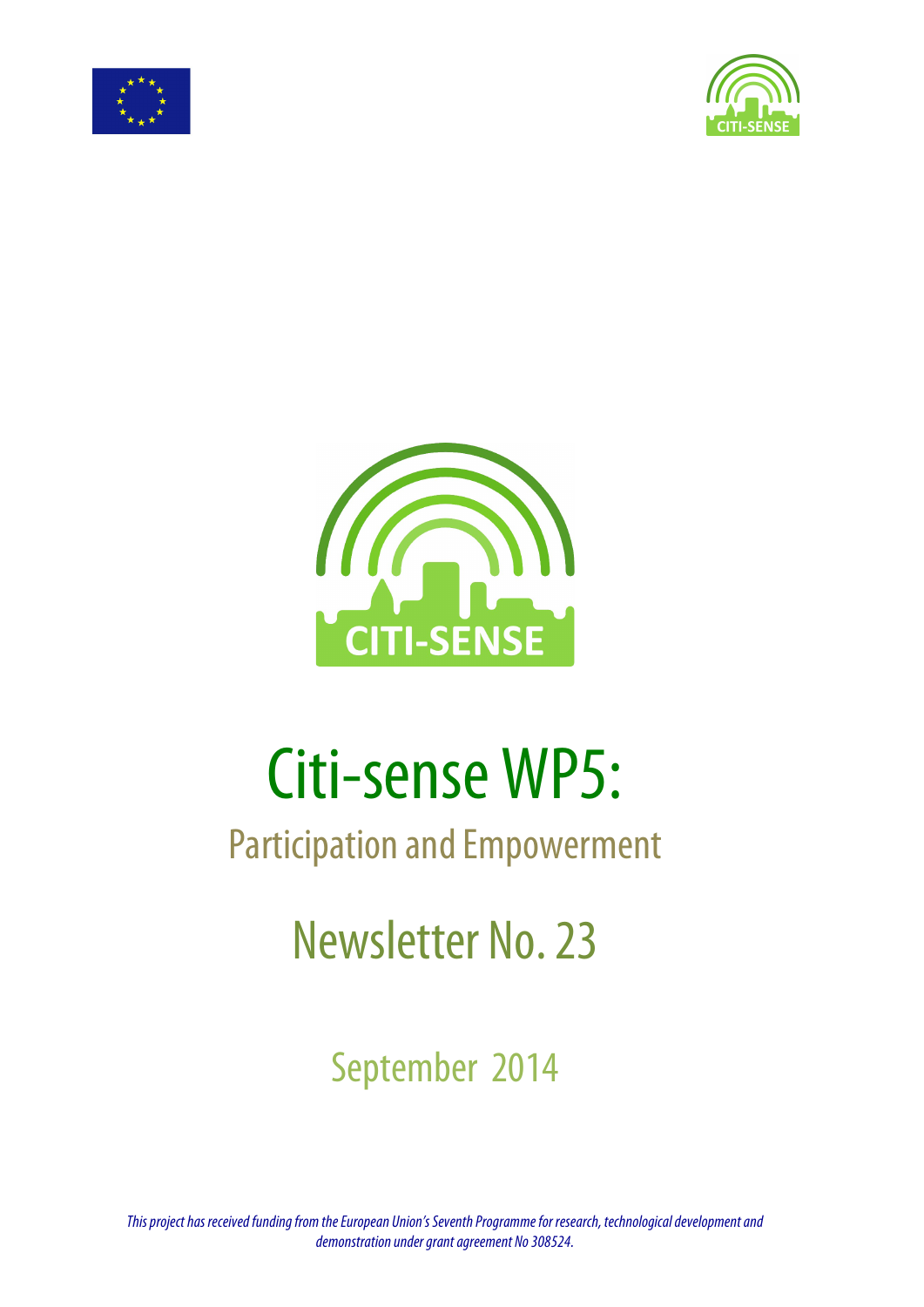



### Articles and Publications.

#### **Citizen participation and technology.**

Those are among the conclusions of a new NDI study, "Citizen Participation and Technology," that examines the role digital technologies – such as social media, interactive websites and SMS systems – play in increasing citizen participation and fostering accountability in government. The study was driven by the recognition that better insights are needed into the relationship between new technologies, citizen participation programs and the outcomes they aim to achieve.What do you think?

http://thegovlab.org/citizen-participation-and-technology/

#### **Can you hear me? Citizens, Climate Change & Open Local Government.**

We explore the extent to which greater citizen engagement as part of a wider system of open governance – in particular greater transparency and more effective accountability mechanisms – could lead to more effective action on climate change.

http://www.involve.org.uk/wp-content/uploads/2014/07/Involve\_Climate-Change-and-Open-Local-Government.pdf

#### **Transparency in Global Environmental Governance.**

Transparency is a hot issue in global environmental governance. In a new book, just published by MIT Press, Aarti Gupta, Associate Professor at the Environmental Policy Group, explores whether and how transparency enables new types of politics in global environmental governance.

http://www.wageningenur.nl/en/Expertise-Services/Chair-groups/Social-Sciences/Environmental-Policy-Group/Show/New-Book-Transparency-in-Global-Environmental-Governance.htm

#### **Citizen Air Quality Sensors Cover The Places Governments Can't Reach.**

Projects like Smart Citizen and Air Quality Egg promise a future of cheap, open-source air quality sensors--and a world where we know what's happening everywhere.

http://www.fastcoexist.com/3031162/citizen-air-quality-sensors-cover-the-places-governments-cant-reach

#### **Essential Concepts of Global Environmental Governance**. **Jean-Frédéric Morin, Amandine Orsini.**

Aligning global governance to the challenges of sustainability is one of the most urgent environmental issues to be addressed. This book is a timelyand up-to-date compilation of the main pieces of the global environmental governance puzzle.

The book is comprised of 101 entries, each defining a central concept in global environmental governance, presenting its historical evolution, introducing related debates and including key bibliographical references and further reading. The entries combine analytical rigour with empirical description.

http://www.routledge.com/books/details/9780415822473/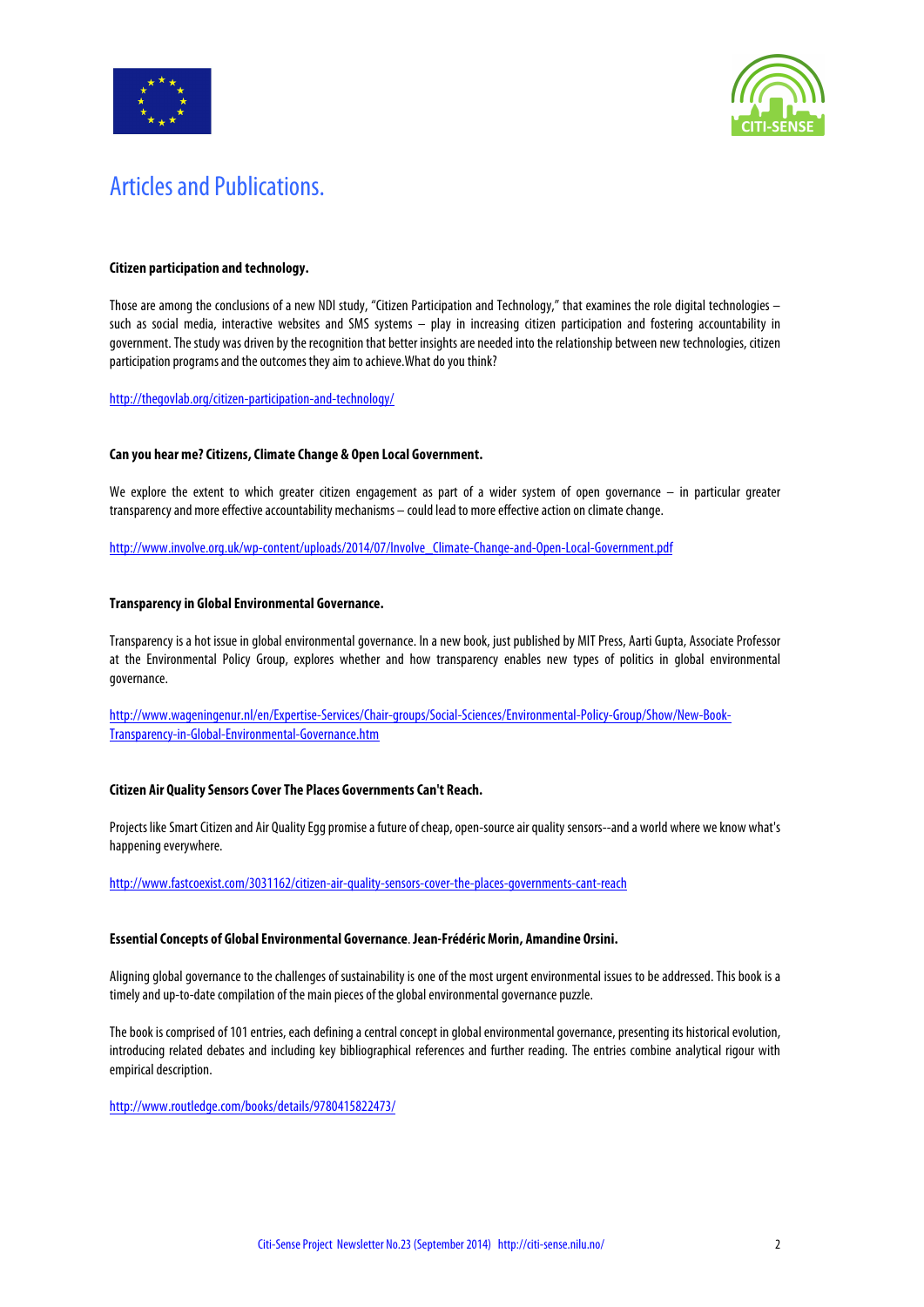



### Experiencies.

#### **La Montre verte / City pulse (Green watch/City pulse).**

La Montre verte / City pulse (Green watch/City pulse) is one of the 16 prototypes that won the call for project launched by Cap Digital, for the "Futur en Seine" event, financed thanks to the major support of the Île de France Regional Council.

Imagined within the framework of the Ville 2.0 Programme – based on similar experiences carried out in London, New York and San Francisco, the "Montre verte (green watch)/ Citypulse" project serves one simple objective: to multiply by 1,000 the number of urban environmental sensors and to associate directly the inhabitants to the construction of a sustainable city by involving them to the environmental measurement.

http://www.fing.org/?La-Montre-verte-City-pulse-Green&lang=en

#### **CityWatch. Real opportunities to work together, better.**

Exploring how citizen contributed sensor data in combination with data from sensors deployed by municipals and utilities can be used to make cities sustainable and connected. Collaborative Research project between Trinity College Dublin, Intel Labs Europe & Dublin City Council ,exploring themes such as: Citizen-Enabled Sensor Networks, cities Informing Its Citizens, gamification and Incentivization and civic engagement.

http://www.citywatch.ie/

#### **ECODISTR-TIC Project.**

The ECODISTR-ICT project is funded by the European Union through the Seventh Framework Programme. It is coordinated by VITO and involves Arup, Bipolaire Arquitectos, CSTB, Omgeving, Sigma Orionis, SP, Strusoft, TNO, VABI and White.

The ECODISTR-ICT project aims at developing an integrated decision-support tool that facilitates decision making on the retrofitting and renewal of existing districts and their composing buildings.

It will connect the main decision makers in urban district transformation programmes, acting from different perspectives, with different time scales, to reach a coordinated approach that joins building retrofitting with district renovation.

It will provide trustworthy insights on (i) retrofitting and renewal projects, (ii) the associated costs and benefits over the life cycle of the buildings, and (iii) the impacts on resource efficiency, social aspects, indoor and outdoor quality of buildings and districts, and other environmental concerns.

The ECODISTR-ICT tool will be tested in five demonstration sites located in Belgium, Sweden, Spain, the Netherlands and Poland.

#### http://ecodistr-ict.eu/